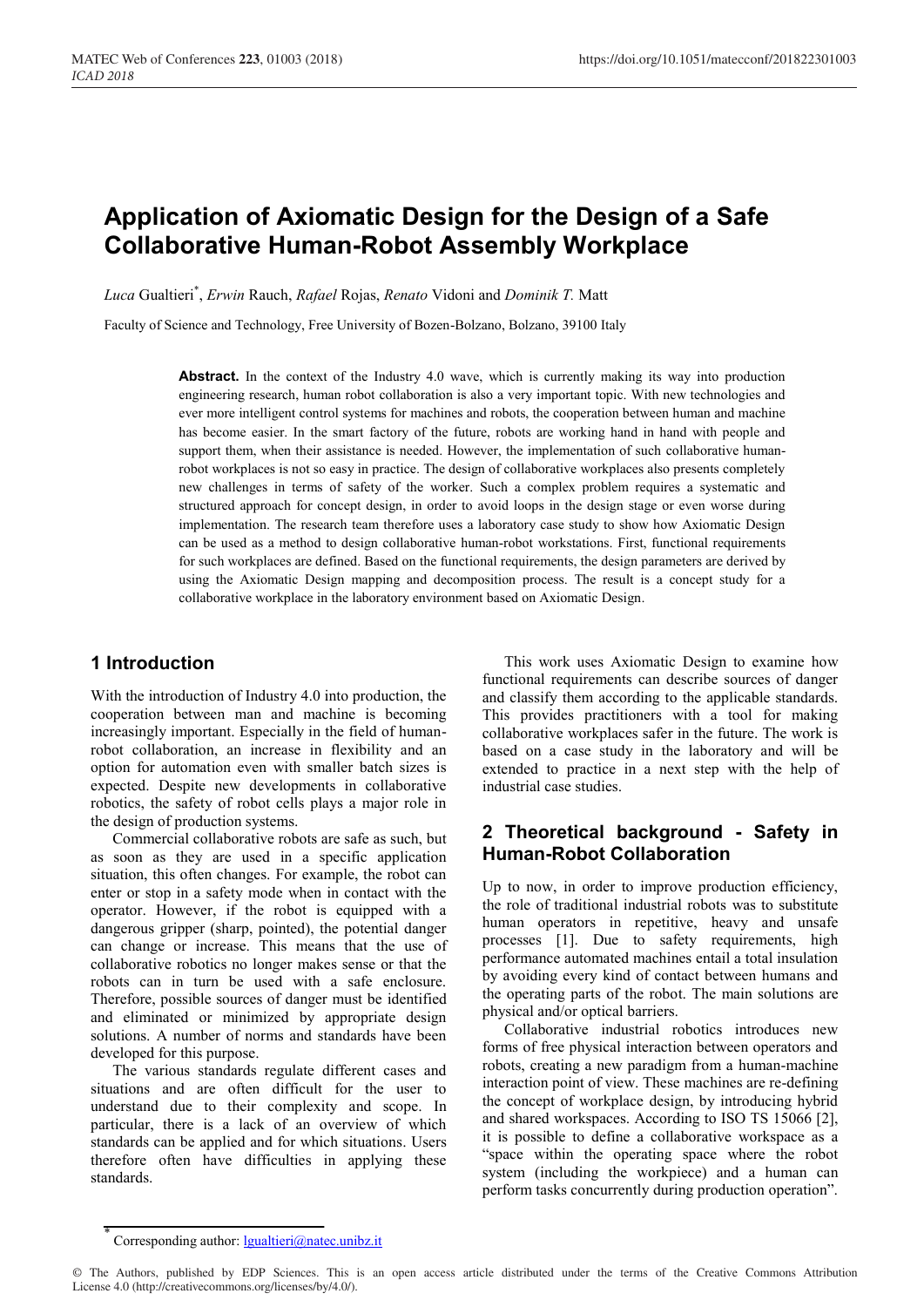This means a common production environment where operators and robots can work hand-by-hand in a safe and efficient way. According to this definition, conventional protective systems designed for traditional industrial robotics no longer apply [3]. For this reason, it is necessary to develop new methods to design and manage the human robot (HR) collaboration and the sharing of workspace, by considering the human operator the main element of the production system [4].

Of course, this is a particular application of the so called anthropocentric or "human centered design" approach applied to modern industrial human-machine interaction [5]. In addition, new Occupational Health and Safety (OHS) considerations should be properly introduced to ensure a safe collaborative workplace implementation [6]. The actual industrial problem is to define new approaches for the hybrid workspace design, considering OHS issues but also production efficiency requirements. In practice, the main challenge is to ensure operators safety when they are collaborating hand-byhand with high performance robots, in a reconfigurable and therefore dynamic workspace.

In general, a HR collaborative workstation could be defined as a particular kind of robotic cell where the robot has to adapt its behavior according to the presence of the operator, in order to guarantee the safety requirements. Of course, from a production efficiency point of view, it is useful to define some spaces and tasks where the robot can operate in a more performing way, that means in a not-collaborative modality (such as a traditional industrial robot). For this reason, it is necessary to design the workstation safety systems by considering the OHS requirements for collaborative and non-collaborative applications and relative workspaces.

# **3 Current design of the manual assembly workplace in the laboratory**

Prior to the Axiomatic design study, the current assembly situation in the laboratory and the product to be assembled are presented.

### **3.1. Manual pneumatic cylinder assembly workplace**

This work refers to the study of a safe collaborative workstation using an Axiomatic Design methodology, according to main OHS standards.

In order to perform this work, an existing manual assembly workstation is used as a starting point for the concept development of the collaborative one, even if the proposed design approach could be implemented booth for new as for existing situations (re-design). The abovementioned assembly workstation is a flexible working area for the study of manual assembly of light industrial products (see Fig. 1), located in the Smart Mini Factory laboratory (SMF lab) of the Free University of Bolzano. In particular, it is a manual assembly training workstation where a single operator can completely assemble a pneumatic cylinder. The aim of this workplace is to simulate different assembly

conditions and applications in order to analyze the production system performances through task and workplace organization and ergonomics [7].

The workstation is equipped with a mobile workbench, a block-and-tackle for lightweight applications, an integrated Kanban rack, a working procedures panel, a double lighting system, an industrial screwer and a knee lever press.

Main laboratory application are the development of case studies for manual lean assembly, workplace organization, human-centered design and ergonomics. Other analysis refer to safe HR collaboration in hybrid assembly of light products.



**Fig. 1.** Manual assembly workstation in the Smart Mini Factory lab.

### **3.2. Research objectives**

The aim of this work is to provide useful guidelines for the design of an industrial HR collaborative workstation using an Axiomatic Design approach, mainly focusing on safety perspective.

Since hybrid workstations are a novel topic in modern manufacturing systems, it is necessary to provide new methodologies to design safe shared workspaces and physical HR interactions, also considering the indications provided by major safety of machinery standards.

# **4 Design of a Collaborative Human-Robot Assembly Workplace**

This section begins with a brief overview of Axiomatic Design as research and design methodology, followed by the Axiomatic Design approach for designing a safe and collaborative assembly station in our Smart Mini Factory laboratory.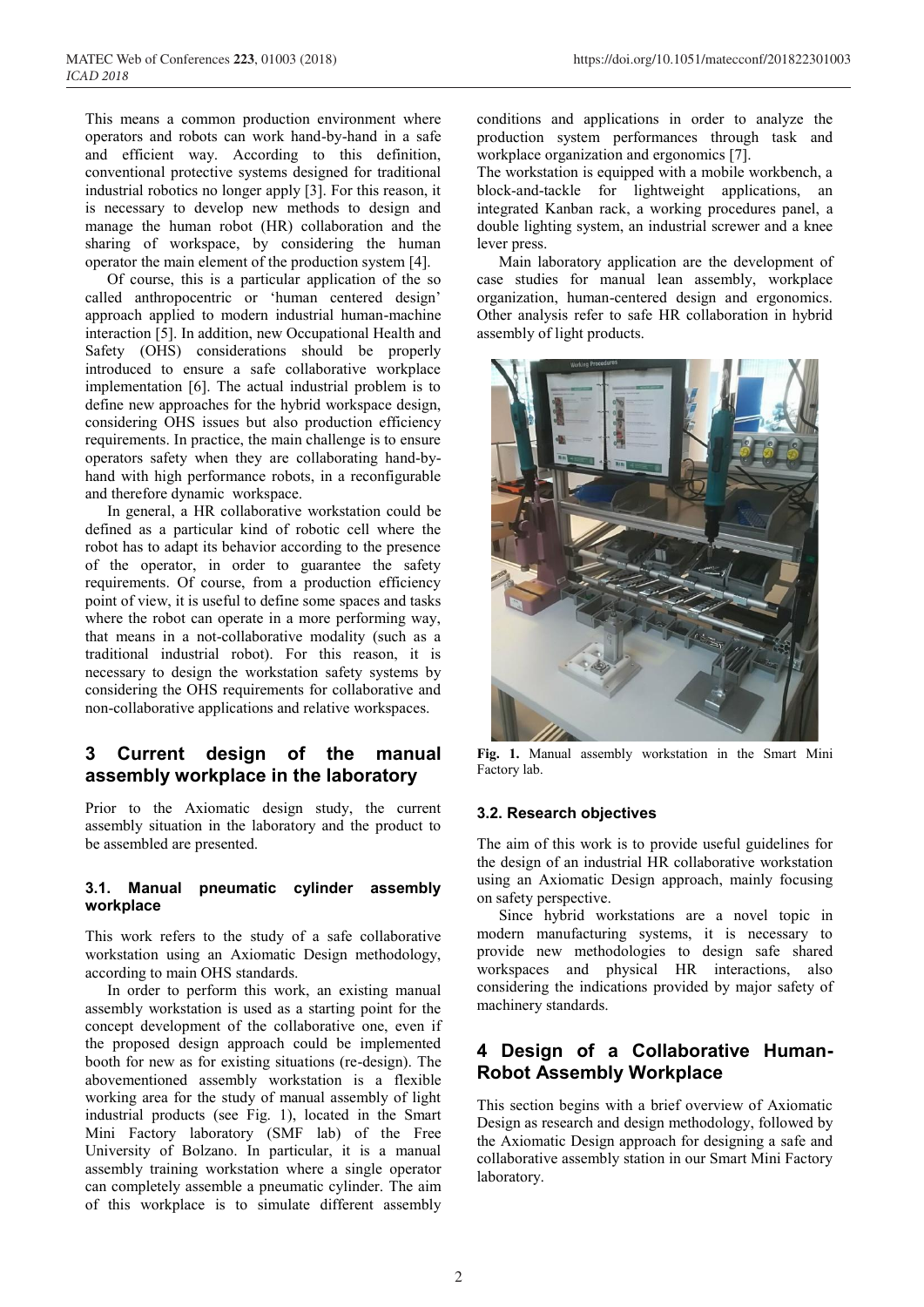### **4.1. Brief overview of Axiomatic Design**

Axiomatic Design (AD) was developed by Nam P. Suh in the mid-1970s in the pursuit of developing a scientific, generalized, codified, and systematic procedure for design. The methodology gains its name from two axioms in AD that have to be respected. The first is the Independence Axiom: Maintain the independence of the functional elements, i.e., avoid coupling in the system (e.g., avoiding dependencies between the Design Parameters (DPs) and other Functional Requirements (FRs)). The second is the Information Axiom: Minimize the information content by selecting the solution with the least information content, i.e., the one with the highest probability of success [8]. In order to apply these axioms, parallel functional and physical hierarchies are constructed, the latter containing the physical design solutions. The impact of AD is that the designer learns how to construct large design hierarchies quickly that are more structured, thus freeing more time for mastering applications [9].

### **4.2. Workshop to define Customer Needs (CNs)**

In the workshop, the research team collected the requirements and needs and categorized them in the following groups [10]:

- Constraints (Cs) are usually hard limits or values (minimum, maximum, between).
- Functional Requirements help the designer in the determination of the sub-levels requirements and related design solutions. They should be independent from each other to comply with axiom one, reduce complexity of the system design and are characterizing the functional needs of the artifact.

The following CNs could be identified (see table 1):

**Table 1.** Customer Needs (CNs).

| Nr.             | <b>Customer Needs</b>                                                                                             | C, FR,          |  |
|-----------------|-------------------------------------------------------------------------------------------------------------------|-----------------|--|
| $CN_1$          | Guarantee the safety of the operator when<br>is operating in collaboration with the<br>robot into the workstation | FR <sub>1</sub> |  |
| CN <sub>2</sub> | Prevent unexpected dangerous contact<br>into free-access zone of the workstation                                  | FR <sub>2</sub> |  |
| CN <sub>3</sub> | Isolate the hazard zone of the workstation                                                                        | FR <sub>3</sub> |  |
| $CN_{4}$        | Use the existing workstation for further<br>improvements                                                          | $C_1$           |  |
| CN <sub>5</sub> | Maintain the same layout space<br>(approximately)                                                                 | C,              |  |
| $\text{CN}_6$   | Re-use the single workstation components<br>for other applications                                                | C3              |  |

It is important to underline that, according to the CNs, some FRs will be related to the design of the collaborative (shared) workspace and other to the notcollaborative workspace.

### **4.3. Definition of high-level Functional Requirements (FRs) and Design Parameters (DPs)**

The highest level of FRs and DPs are:

- $FR<sub>0</sub>$  Achieve an acceptable level of safety for mechanical risks that could arise from unintentional HR physical interaction.
- $DP<sub>0</sub>$  Technical guidelines for a safe collaborative workstation design through the maximum reduction of risks probability and gravity (using, in the first instance, the major standards ISO 12100:2010 [11] and ISO 10218-2:2011 [12]).

Based on the outcome of the initial workshop, the following Cs for the design were defined:

- 
- $C_1$  Existing workstation as starting point.<br>C<sub>2</sub> Maximum space of 4 square meters.
- $C_2$  Maximum space of 4 square meters.<br> $C_3$  Modular system with standard comp Modular system with standard components.

Furthermore, the remaining CNs were associated to high-level FRs and relative DPs:

- $FR<sub>1</sub>$  Define the intrinsic safety parameters that can be set into the robot control system in order to reduce the intensity of unexpected HR contacts in the collaborative workspace.
- $FR<sub>2</sub>$  Define the safety functions that depend on a control system in order to prevent unexpected HR contacts.
- FR<sub>3</sub> Define the safety functions that do not depend on a control system in order to physically block the access to dangerous zone.
- DP1 Operator protection during unexpected (but allowed) HR contacts through the energy exchange reduction according to "Power and Force Limiting" approach. Use, in the first instance, the guidelines explained in ISO 10218- 1:2011 [13] and ISO TS 15066:2016 section 5.5.5 [2].
- $DP<sub>2</sub>$  Operator protection through an active prevention of HR contacts. Use, in the first instance, the guidelines explained in ISO 13849-1:2015 [14].
- $DP<sub>3</sub>$  Operator protection through the avoidance of HR contacts using physical limitations. Use, in the first instance, the guidelines explained in ISO 14120:2015 [15].

In order to clearly identify the link between the different DPs and FRs, the following "Relational Matrix" (see Fig.3) has been developed. The role of that matrix is to identify the different connections between the standards that can be directly addressed to the DPs. The links are obtained from the list of normative references contained in the first introductory part of every mentioned standard. This matrix shows that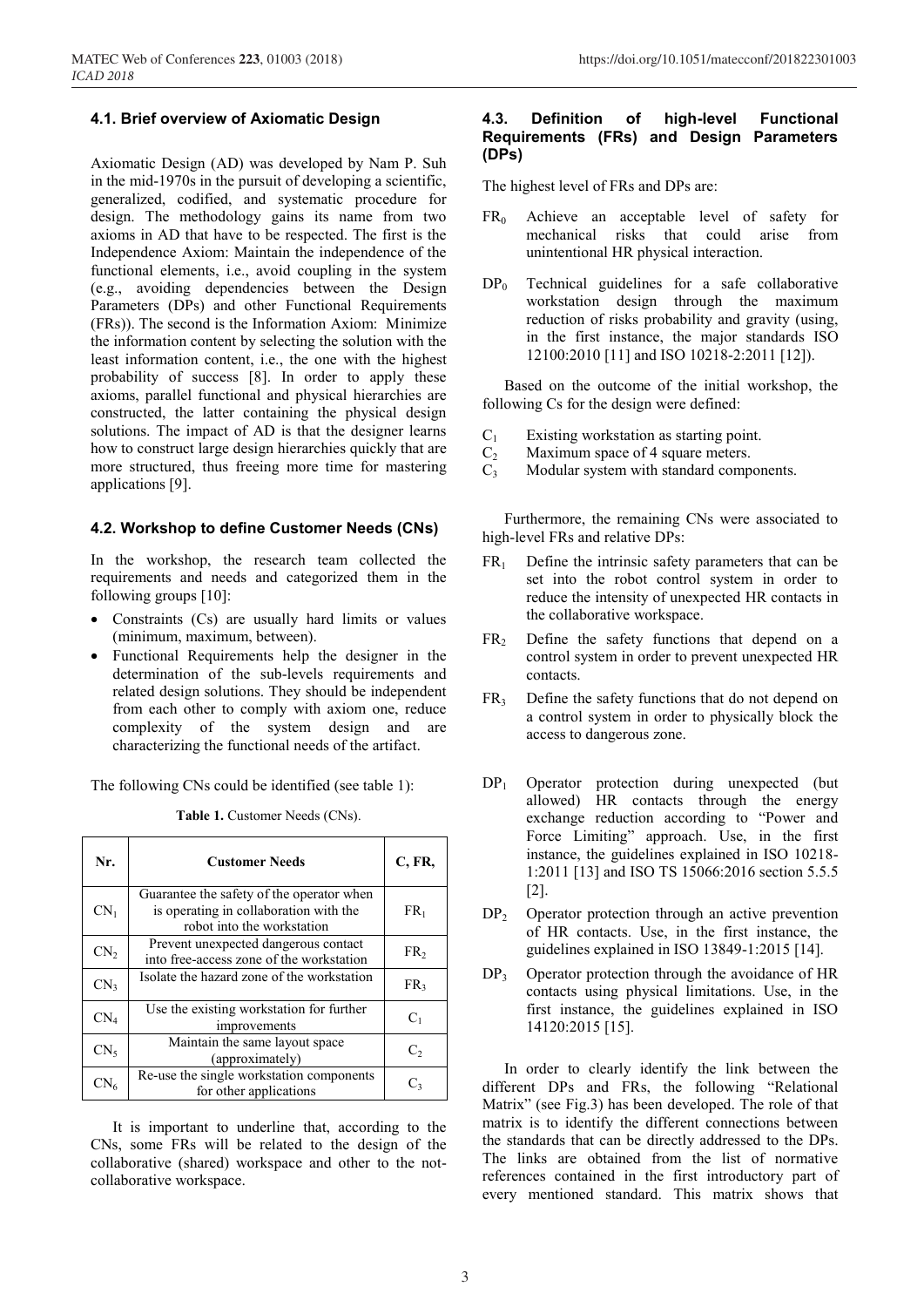standards for safety used for the design of a collaborative robotic cell are often very coupled, making them hard to implement appropriately.

**Table 2.** Collaborative robotic cell: main standards for the safety systems design.

| Title                                                                                                                | <b>Standard</b><br>type | Code               |
|----------------------------------------------------------------------------------------------------------------------|-------------------------|--------------------|
| Robots and robotic devices -- Safety requirements for industrial<br>robots -- Part 1: Robots                         | c                       | ISO 10218-1:2011   |
| Safety requirements for industrial robot -- Part 2: Robot<br>systems and integration                                 | $\mathsf{C}$            | ISO 10218-2:2011   |
| Safety of machinery -- General principles for design -- Risk<br>assessment and risk reduction                        | A                       | ISO 12100: 2010    |
| Safety of machinery - Safety-related parts of control systems<br>- Part 1: General principles for design             | B                       | ISO 13849-1:2015   |
| Safety of machinery -- Minimum gaps to avoid crushing of parts<br>of the human body                                  | <b>B</b>                | ISO 13854: 2017    |
| Safety of machinery -- Positioning of safeguards with respect to<br>the approach speeds of parts of the human body   | B                       | ISO 13855: 2010    |
| Safety of machinery -- Safety distances to prevent hazard zones<br>being reached by upper and lower limbs            | B                       | ISO 13857: 2008    |
| Safety of machinery -- Prevention of unexpected start-up                                                             | <b>B</b>                | ISO 14118: 2017    |
| Safety of machinery -- Guards -- General requirements for the<br>design and construction of fixed and movable guards | <b>B</b>                | ISO 14120: 2015    |
| Robots and robotic devices -- Collaborative robots                                                                   | C                       | ISO TS 15066: 2016 |
| Safety of machinery - Application of protective equipment to<br>detect the presence of persons                       | B                       | IEC 62046: 2018    |

Table 2 shows the list of main standards used for the design of a collaborative robotic cell.



**Fig. 3.** Relational Matrix about main safety of machinery standards for robotic-cell applications.

The design matrix on the first level is decoupled and shows the dependencies between the solutions (DPs) and the functional requirements (FRs):

| FR <sub>1</sub> | X              | X | $0 \rceil [DP_1]$                |  |
|-----------------|----------------|---|----------------------------------|--|
| $\{FR_2\}$ = 0  |                | X | $0 \left  \{DP_2 \} (1) \right $ |  |
| $ FR_{3} $      | $\overline{0}$ |   | $X \mid D P_{3} \mid$            |  |

According to the Relational Matrix, ISO 13849-1 is recalled in ISO 10218-1. For this reason, DP2 has also influence on FR1 and FR2. This off-diagonal interaction shows a coupling of DPs and other FRs. Fig. 4 shows the FR-DP tree of the highest hierarchical levels.



**Fig. 4.** Design decomposition at highest-level.

#### **4.4. Decomposition and mapping process**

The decomposition process of top-level FRs and DPs aims to transform the abstract requirements into more tangible parameters that are close to practical design guidelines and therefore relevant for the collaborative workstation implementation. The FR-DP pairs on the highest hierarchical level are the starting point for the top-down decomposition and mapping process. The decomposition is performed separately for each of the FR-DP pairs shown in Fig. 4 to obtain a better understanding of the process.

### *4.4.1 FR1-DP1 – Reduction of energy exchange during unexpected (but allowed) HR contacts*

The design of the safety systems that safeguard the operator during unexpected (but allowed) HR contacts can be designed by reducing the energy exchange according to "Power and Force Limiting" approach. For the implementation of this DP the guidelines explained in ISO 10218-1:2011 [13] and ISO TS 15066:2016 section 5.5.5 [2] can be applied.

#### *4.4.2 FR2-DP2 – Actively prevention of HR contact*

The design of the safety systems that aims to actively prevent HR unexpected contacts can be satisfied using different complementary approaches. Depending on the final application, it is possible to apply one or more combined solutions.

Starting from FR2., further FRs and DPs of the successive hierarchical level can be defined as follows:

- $FR<sub>2.1</sub>$  Monitor HR speed and separation.
- $FR<sub>22</sub>$  Achive safety from rated monitored stop devices.
- $FR<sub>2.3</sub>$  Achive safety from protective equipment to detect presence of persons.
- $FR<sub>2.4</sub>$  Position the safeguards with respect to the human body part speed.
- FR2.5 Prevent an unexpected machine start-up.
- DP<sub>2.1</sub> Guidelines explained in ISO TS 15066:2016 section 5.5.4 [2].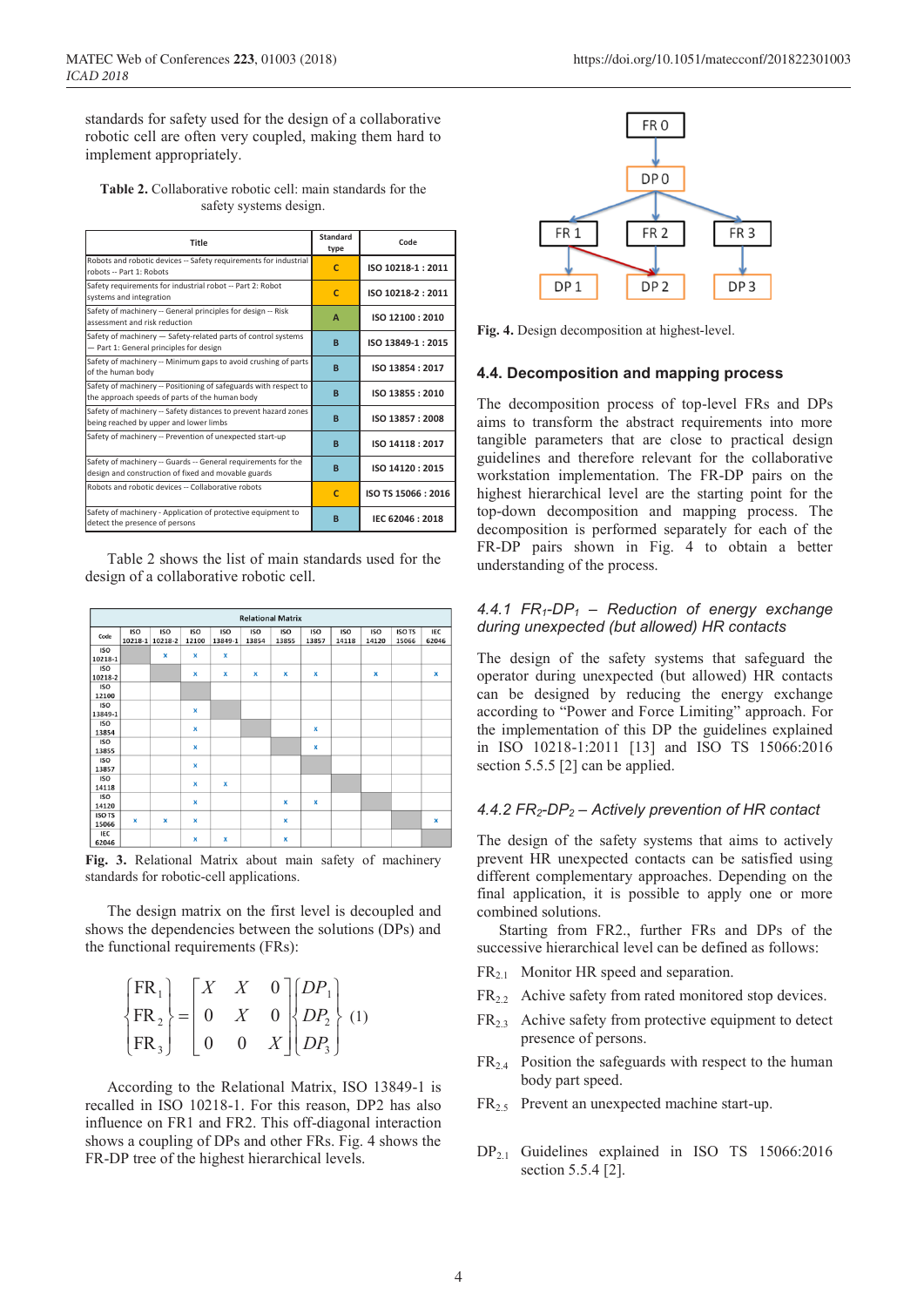- DP2.2 Guidelines explained in ISO TS 15066:2016 section 5.5.2 [2].
- DP<sub>2.3</sub> Guidelines explained in IEC 62046:2018 [16].
- DP<sub>2.4</sub> Guidelines explained in ISO 13855:2010 [17].
- DP<sub>2.5</sub> Guidelines explained in ISO 14118:2017 [18].

The design matrix shows a decoupled design:

$$
\begin{bmatrix} FR_{2.1} \\ FR_{2.2} \\ FR_{2.3} \\ FR_{2.4} \\ FR_{2.5} \end{bmatrix} = \begin{bmatrix} X & 0 & X & X & 0 \\ 0 & X & 0 & X & 0 \\ 0 & 0 & X & X & 0 \\ 0 & 0 & 0 & X & 0 \\ 0 & 0 & 0 & X & 0 \\ 0 & 0 & 0 & 0 & X \end{bmatrix} \begin{bmatrix} DP_{2.1} \\ DP_{2.2} \\ DP_{2.3} \\ DP_{2.4} \\ DP_{2.5} \end{bmatrix} (2)
$$

According to the Relational Matrix, ISO 13855 and IEC 62046 are recalled in ISO TS 15066 (only for section 5.5.4). Furthermore, ISO 13855 is also recalled in IEC 62046. Finally, ISO TS 15066 is addressed to two DPs ( $DP_{2,1}$  with section 5.5.4 and  $DP_{2,2}$  whit section 5.5.2). For these reasons,  $DP_{23}$  has influence on  $FR_{21}$ and  $FR<sub>2.3</sub>$  and  $DP<sub>2.4</sub>$  has influence on  $FR<sub>2.1</sub>$ ,  $FR<sub>2.2</sub>$ ,  $FR<sub>2.3</sub>$ and  $FR<sub>2.4</sub>$ . Also in this case, the off-diagonal interaction shows a coupling of DPs and other FRs.



**Fig. 5.** Design decomposition  $FR_{2n}$ -DP<sub>2.n</sub>.

### *4.4.3 FR3-DP3 – Avoidance of HR contacts through physical limitations*

The design of the safety systems that aims safeguard the operator by avoiding HR contacts using physical limitations can be satisfied through the preventive design of the components of the robotic cell as well as the design of safeguards.

Starting from FR3, further FRs and DPs of the successive hierarchical level can be defined as follows:

- $FR<sub>3.1</sub>$  Avoid forcing of parts of the human body.
- FR3.2 Prevent hazard zones being reached by operator during manual work activities.
- $DP_{31}$  Guidelines explained in ISO 13854:2017 [19].
- $DP_{3.2}$  Guidelines explained in ISO 13857:2008 [20].

The design matrix shows a decoupled design:

$$
\begin{Bmatrix} FR_{3.1} \ R_{3.2} \end{Bmatrix} = \begin{bmatrix} X & X \ 0 & X \end{bmatrix} \begin{Bmatrix} DP_{3.1} \ DP_{3.2} \end{Bmatrix} \tag{3}
$$

According to the Relational Matrix, ISO 13857 is recalled in ISO 13854. For this reason, DP3.2 has also influence on FR3.1 and FR3.2. This off-diagonal interaction shows a coupling of DPs and other FRs. Fig. 6 shows the FR-DP tree:



**Fig. 6.** Design decomposition  $FR_{3n}$ -DP<sub>3n</sub>.

#### *4.4.4 Overall relationships*

Following, Fig. 7 shows the overall relationships between FRs and DPs of first, second and third level.

As showed, there is also a link between section 2 and section 3. In particular, FR2.4 and DP3.2 since the Relational Matrix shows a connection between ISO 13855 and ISO 13857.

#### *4.4.5 Design matrix and summary*

The complexity of the safety systems design for the implementation of the collaborative workstation was reduced trough the Axiomatic Design approach, in particular using the decomposition and mapping process. This approach helps the research team to better structure the safety requirements and to systematically obtain the design solutions (DPs), also respecting the constraints identified in section 4.2. The final design matrix was implemented using "Acclaro DFSS" software and is shown in Fig. 8:

|                 | 0 d         | Ę<br>$\blacksquare$ | DP $2$       | DP 2.1       | DP 2.2       | DO 2.3      | <b>DP 2.4</b> | DP 2.5      | DP 3        | DP 3.1           | DP 3.2      |
|-----------------|-------------|---------------------|--------------|--------------|--------------|-------------|---------------|-------------|-------------|------------------|-------------|
| FR <sub>0</sub> | $\mathbf X$ |                     |              |              |              |             |               |             |             |                  |             |
| FR <sub>1</sub> |             | X                   | X            | $\bf{0}$     | $\bf{0}$     | $\bf{0}$    | $\bf{0}$      | $\bf{0}$    | $\bf{0}$    | $\bf{0}$         | $\pmb{0}$   |
| <b>FR2</b>      |             | $\bf{0}$            | $\mathbf{X}$ |              |              |             |               |             | $\bf{0}$    | $\bf{0}$         | $\bf{0}$    |
| FR 2.1          |             | $\bf{0}$            |              | X            | $\theta$     | $\mathbf X$ | $\mathbf X$   | $\bf{0}$    | $\bf{0}$    | $\bf{0}$         | $\bf{0}$    |
| FR 2.2          |             | $\bf{0}$            |              | $\mathbf{0}$ | $\mathbf{X}$ | $\bf{0}$    | $\mathbf X$   | $\bf{0}$    | $\bf{0}$    | $\bf{0}$         | $\bf{0}$    |
| FR 2.3          |             | $\bf{0}$            |              | $\bf{0}$     | $\bf{0}$     | $\mathbf X$ | $\mathbf X$   | $\bf{0}$    | $\bf{0}$    | $\bf{0}$         | $\bf{0}$    |
| FR 2.4          |             | $\bf{0}$            |              | $\mathbf{0}$ | $\mathbf{0}$ | $\bf{0}$    | $\mathbf X$   | $\bf{0}$    | $\bf{0}$    | $\bf{0}$         | $\mathbf X$ |
| FR 2.5          |             | $\bf{0}$            |              | $\bf{0}$     | $\bf{0}$     | $\bf{0}$    | $\bf{0}$      | $\mathbf X$ | $\bf{0}$    | $\bf{0}$         | $\bf{0}$    |
| FR <sub>3</sub> |             | $\bf{0}$            | $\bf{0}$     | $\mathbf{0}$ | $\bf{0}$     | $\bf{0}$    | $\bf{0}$      | $\bf{0}$    | $\mathbf X$ |                  |             |
| FR 3.1          |             | $\bf{0}$            | $\bf{0}$     | $\bf{0}$     | $\bf{0}$     | $\bf{0}$    | $\bf{0}$      | $\bf{0}$    |             | $\mathbf X$      | $\mathbf X$ |
| FR 3.2          |             | $\bf{0}$            | $\bf{0}$     | $\bf{0}$     | $\bf{0}$     | $\bf{0}$    | $\bf{0}$      | $\bf{0}$    |             | $\boldsymbol{0}$ | $\mathbf X$ |

**Fig. 8.** Summarizing first, second and third level design matrix.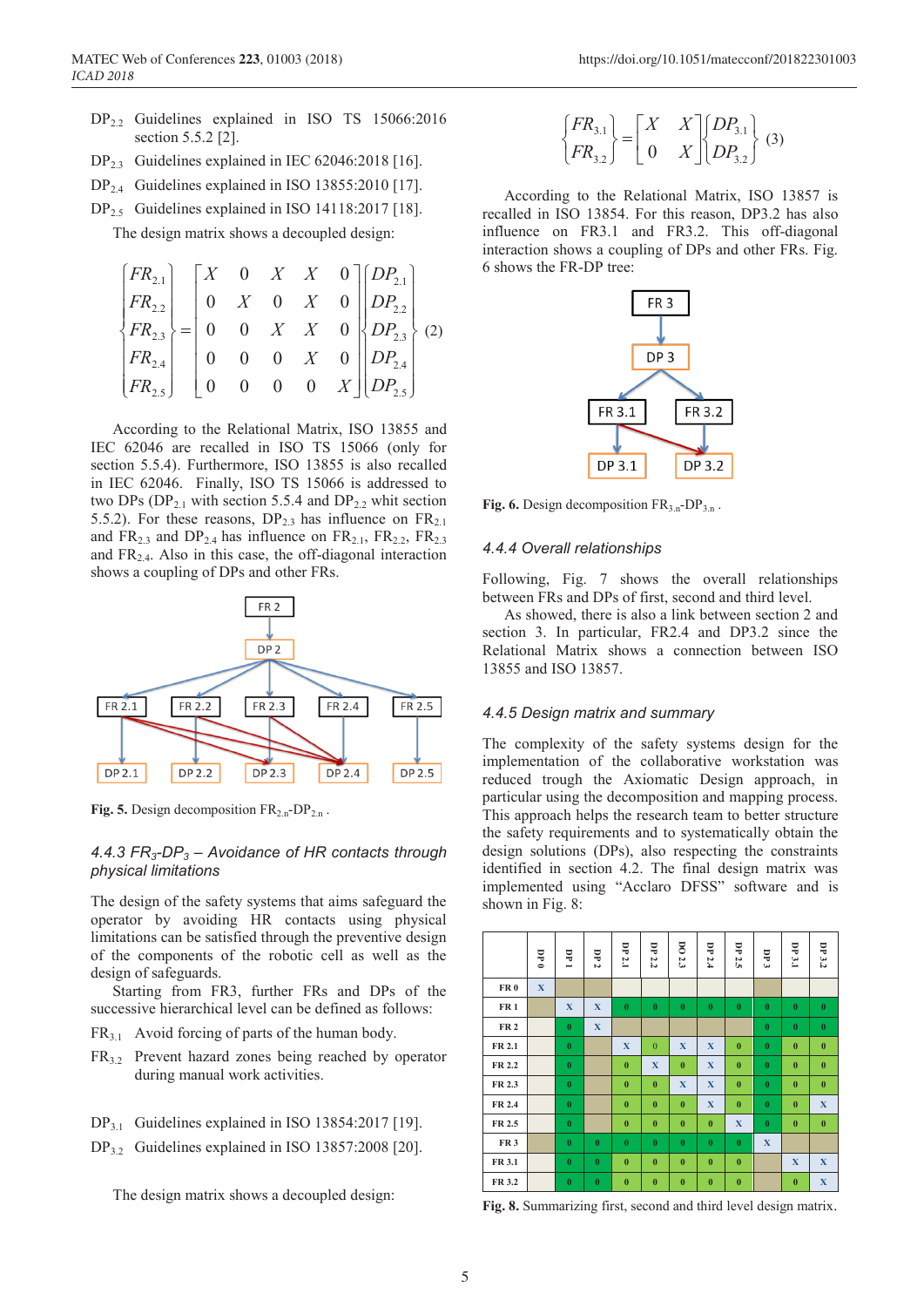

**Fig. 7.** First, second and third level overall relationships between FRs and DPs.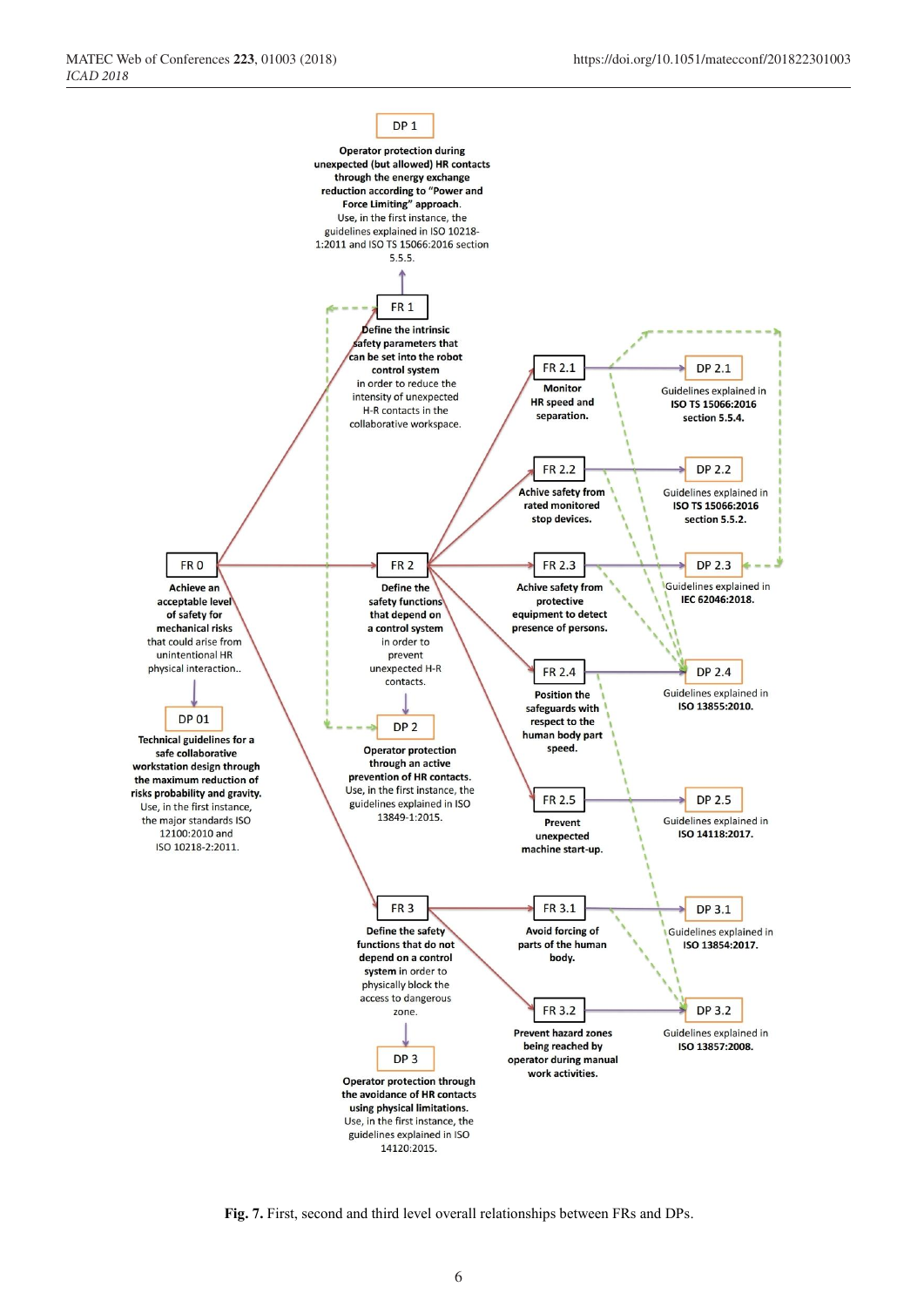The design matrix is triangular and shows a decoupled design, which means that the Independence Axiom can be satisfied if the safety systems design sequence is correct. According to the proposed solution, DP2 has also influence on FR1 because, in general, the safety performance levels indicated in ISO 13849-1:2015 are requirements for the design of the safety-related control system of an industrial robot. In addition, DP2.3 has also influence on FR2.1 since the design of "Speed and Separation Monitoring Systems" needs the monitoring of the operators speed as indicated in IEC 62046:2018. DP2.4 has influence on FR2.1 , FR2.2 and FR2.3 since the design of "Speed and Separation Systems", "Safety Rated Monitored Stop" and electrosensitive safety devices requires the indications discussed in ISO 13855:2010 in terms of position of safeguards in relationships to human motion.

In addition, DP3.2 has also influence on FR3.1 because the design of the parts of the workstation which has to avoid the forcing of human body parts is linked to ISO 13857:2008 which is related to the prevention of the achievement of hazard zones during manual work activities. Finally, DP3.2 has also influence on FR2.4 since the design of safety systems related to the operators speed requires the indications contained in ISO 13857:2008.

# **5 Concept of the Collaborative Human-Robot Assembly Workplace based on the results from the AD approach**

Fig. 9 explains a preliminary concept layout of the new collaborative workstation, including the main safety systems and their related standards. As shown, there will be a collaborative space, where human and robot will share the workspace in order to perform a common production task, and a not-collaborative space, where operators are not allowed and the robot can work more performing.

Of course, different limited spaces involves different safety requirements and systems, which are regulated by different standards.



**Fig. 9.** New design of the collaborative assembly workplace.

# **6 Conclusion and outlook for further research**

The present research work has shown the potential applicability of Axiomatic Design to the study and development of a complex situation such as the design of safety systems for a collaborative HR workstation, also considering OHS requirements. The output of that design is a list of standard-related guidelines, which can helps technicians and designer in implementing safety systems for industrial collaborative robot applications. These guidelines can simplify the complexity of the safety systems design stage, which can be very substantial due to the presence of a person into a robotic cell.

Future improvements can be:

- The further development of the proposed guidelines in order to define more precise safety parameters using an Axiomatic Design approach;
- The application of an Axiomatic Design approach to the design of the ergonomics solutions for HR collaborative workstations related to main international OHS standards;
- The introduction of production efficiency considerations as Non-Functional Requirements (non-FRs), in combination to safety and ergonomics requirements (FRs).

This research was conducted in the research project "SME 4.0". As the working title already reveals, research focuses on the development of new concepts of Industry 4.0 that are especially suitable for SME.



This project has received funding from the European Union"s Horizon 2020 research and innovation program under the Marie Skłodowska-Curie grant agreement No 734713.

# **References**

- 1. M. Huber, M. Rickert, A. Knoll, T. Brandt, S. Glasauer, Human-robot interaction in handingover tasks, , the 17th International Symposium on Robot and Human Interactive Communication, 1-3 August 2008, Munich, Germany, 107-112, IEEE, (2008).
- 2. ISO, Ts 15066: 2011, Robots and robotic devices—collaborative robots, Geneva, Switzerland: International Organization for Standardization, (2011).
- 3. B. Matthias, T. Reisinger, Example application of ISO/TS 15066 to a collaborative assembly scenario, the 47th International Symposium on Robotics (ISR), 21-22 June 2016, Munich, Germany, 1-5, VDE (2016).
- 4. P. Fantini, M. Pinzone, M. Taisch, Placing the operator at the centre of Industry 4.0 design: Modelling and assessing human activities within cyber-physical systems, Computers & Industrial Engineering, (2018, in press).